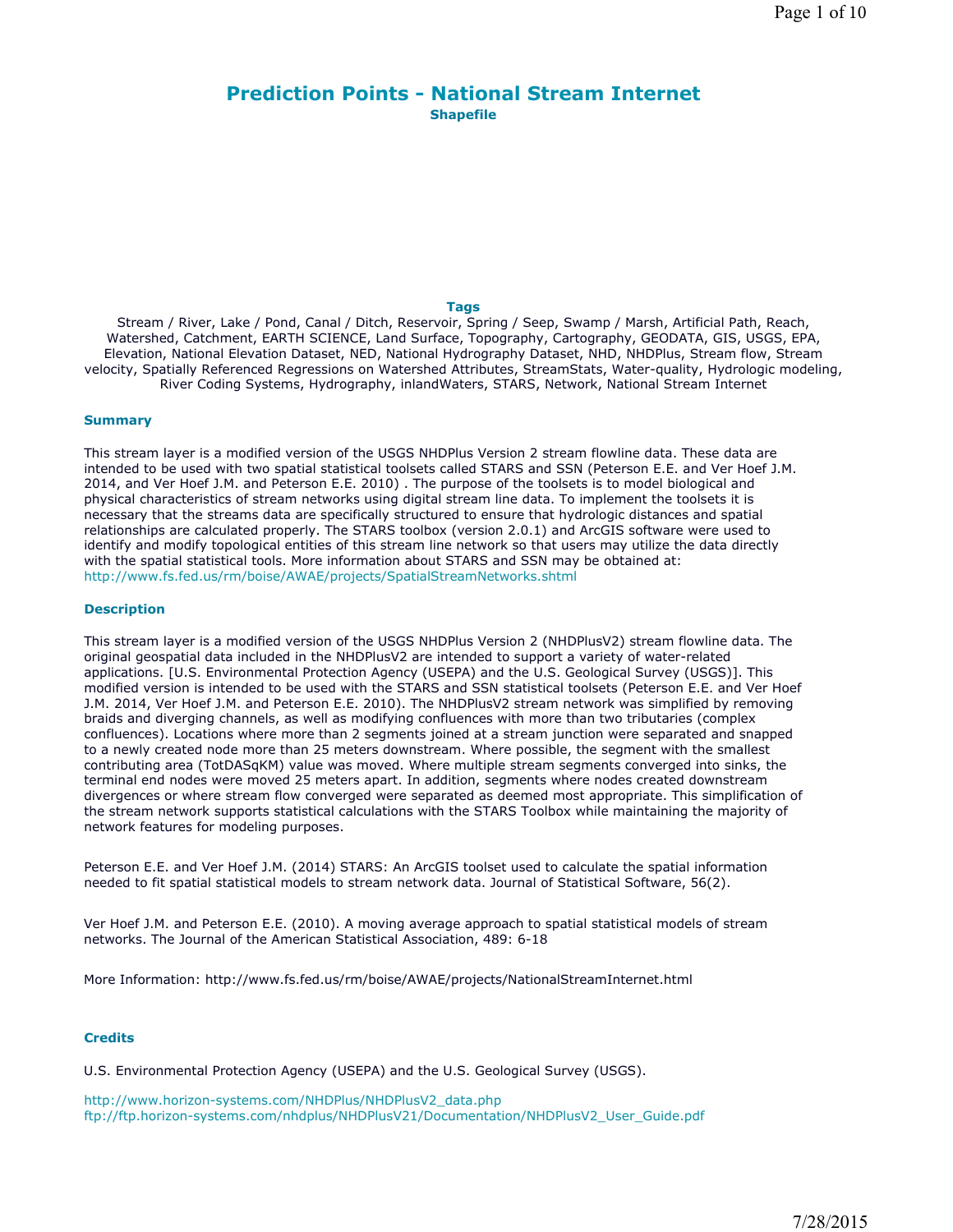U.S. Forest Service, Rocky Mountain Research Station, Air, Water, and Aquatic Environments Program, Boise, ID

### **Use limitations**

The USDA Forest Service makes no warranty, expressed or implied, including the warranties of merchantability and fitness for a particular purpose, nor assumes any legal liability or responsibility for the accuracy, reliability, completeness or utility of these geospatial data, or for the improper or incorrect use of these geospatial data. These geospatial data and related maps or graphics are not legal documents and are not intended to be used as such. The data and maps may not be used to determine title, ownership, legal descriptions or boundaries, legal jurisdiction, or restrictions that may be in place on either public or private land. Natural hazards may or may not be depicted on the data and maps, and land users should exercise due caution. The data are dynamic and may change over time. The user is responsible to verify the limitations of the geospatial data and to use the data accordingly.

## **Extent**

| <b>West -89.416125 East</b>            | -77.729028 |
|----------------------------------------|------------|
| <b>North 43.392479 South 34.634492</b> |            |

### **Scale Range**

**Maximum (zoomed in)** 1:5,000 **Minimum (zoomed out)** 1:150,000,000

# **ArcGIS Metadata ►**

## **Topics and Keywords ►**

**\*** CONTENT TYPE Downloadable Data EXPORT TO FGDC CSDGM XML FORMAT AS RESOURCE DESCRIPTION No

PLACE KEYWORDS United States

THEME KEYWORDS Rivers, streams

*Hide Topics and Keywords ▲*

## **Citation ►**

TITLE Ohio VPU 05 (MS Drainage Area ID) Prediction Points - National Stream Internet CREATION DATE 2015-01-13 00:00:00

PRESENTATION FORMATS **\*** digital map

OTHER CITATION DETAILS http://www.fs.fed.us/rm/boise/AWAE/projects/NationalStreamInternet.html

#### *Hide Citation ▲*

## **Citation Contacts ►**

RESPONSIBLE PARTY INDIVIDUAL'S NAME David Nagel ORGANIZATION'S NAME U.S. Forest Service CONTACT'S POSITION GIS Analyst CONTACT'S ROLE publisher

*Hide Citation Contacts ▲*

## **Resource Details ►**

DATASET LANGUAGES **\*** English (UNITED STATES) DATASET CHARACTER SET utf8 - 8 bit UCS Transfer Format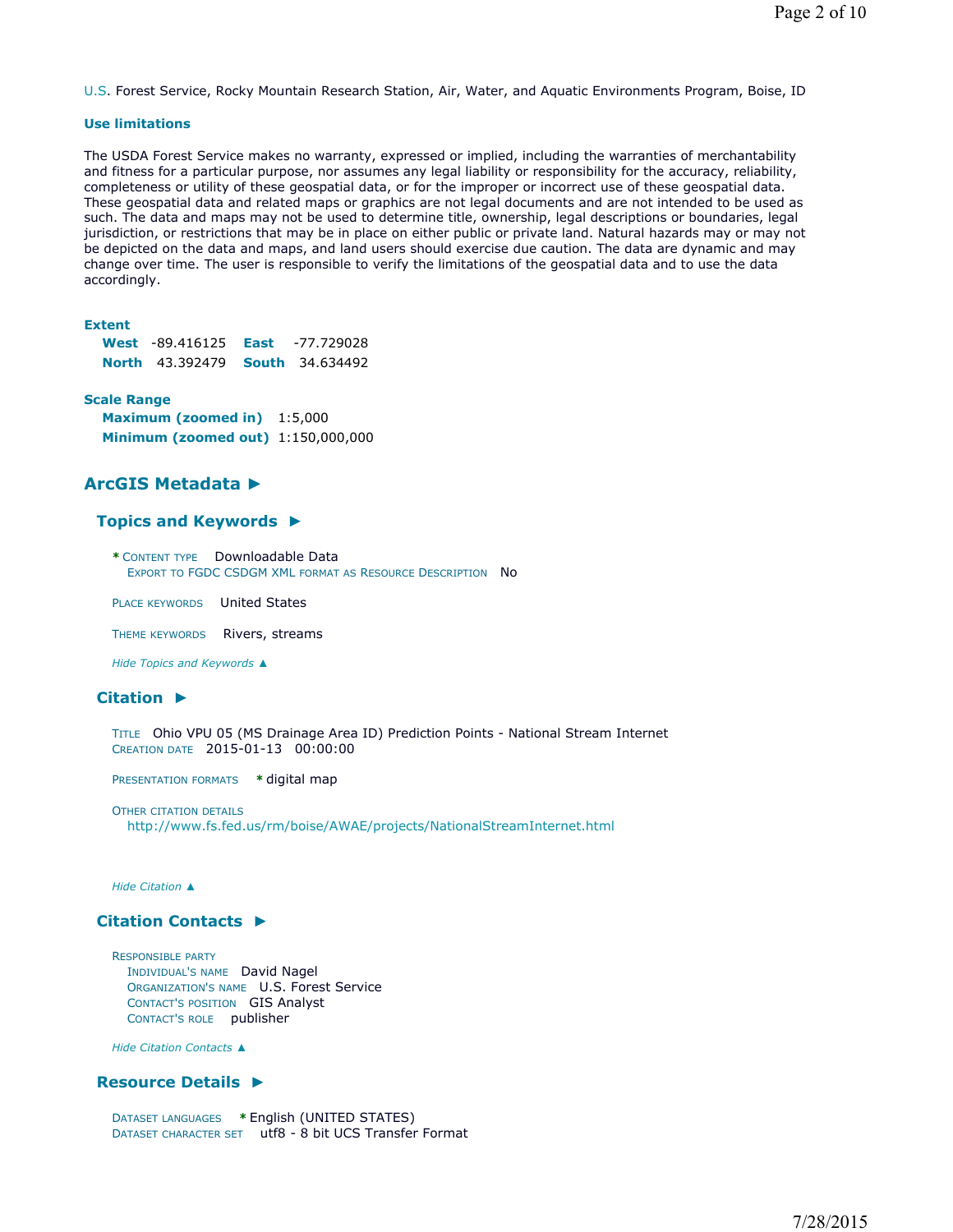SPATIAL REPRESENTATION TYPE vector

SPATIAL RESOLUTION DATASET'S SCALE SCALE DENOMINATOR 1:100,000

**\*** PROCESSING ENVIRONMENT Microsoft Windows 7 Version 6.1 (Build 7601) Service Pack 1; Esri ArcGIS 10.2.1.3497

**CREDITS** 

U.S. Environmental Protection Agency (USEPA) and the U.S. Geological Survey (USGS).

http://www.horizon-systems.com/NHDPlus/NHDPlusV2\_data.php ftp://ftp.horizon-systems.com/nhdplus/NHDPlusV21/Documentation/NHDPlusV2\_User\_Guide.pdf

U.S. Forest Service, Rocky Mountain Research Station, Air, Water, and Aquatic Environments Program, Boise, ID

ARCGIS ITEM PROPERTIES

**\*** NAME PredictionPoints\_MS05\_NSI

**\*** SIZE 4.525

- **\*** LOCATION file://\\SXBOINAS001\Rdrive\Workspace\NationalStreamInternet\VPU\_Distribution\VPU\_05
- \PredictionPoints\_MS05\_NSI.shp

**\*** ACCESS PROTOCOL Local Area Network

*Hide Resource Details ▲*

## **Extents ►**

#### **EXTENT**

- GEOGRAPHIC EXTENT
	- BOUNDING RECTANGLE
		- EXTENT TYPE Extent used for searching
		- **\*** WEST LONGITUDE -89.416125
		- **\*** EAST LONGITUDE -77.729028
		- **\*** NORTH LATITUDE 43.392479
		- **\*** SOUTH LATITUDE 34.634492
		- **\*** EXTENT CONTAINS THE RESOURCE Yes

#### EXTENT IN THE ITEM'S COORDINATE SYSTEM

- **\*** WEST LONGITUDE 590801.534800
- **\*** EAST LONGITUDE 1487148.051856
- **\*** SOUTH LATITUDE 1414816.605997
- **\*** NORTH LATITUDE 2289343.304900
- **\*** EXTENT CONTAINS THE RESOURCE Yes

*Hide Extents ▲*

## **Resource Maintenance ►**

RESOURCE MAINTENANCE UPDATE FREQUENCY not planned

*Hide Resource Maintenance ▲*

# **Resource Constraints ►**

**CONSTRAINTS** 

LIMITATIONS OF USE

The USDA Forest Service makes no warranty, expressed or implied, including the warranties of merchantability and fitness for a particular purpose, nor assumes any legal liability or responsibility for the accuracy, reliability, completeness or utility of these geospatial data, or for the improper or incorrect use of these geospatial data. These geospatial data and related maps or graphics are not legal documents and are not intended to be used as such. The data and maps may not be used to determine title, ownership, legal descriptions or boundaries, legal jurisdiction, or restrictions that may be in place on either public or private land. Natural hazards may or may not be depicted on the data and maps, and land users should exercise due caution. The data are dynamic and may change over time. The user is responsible to verify the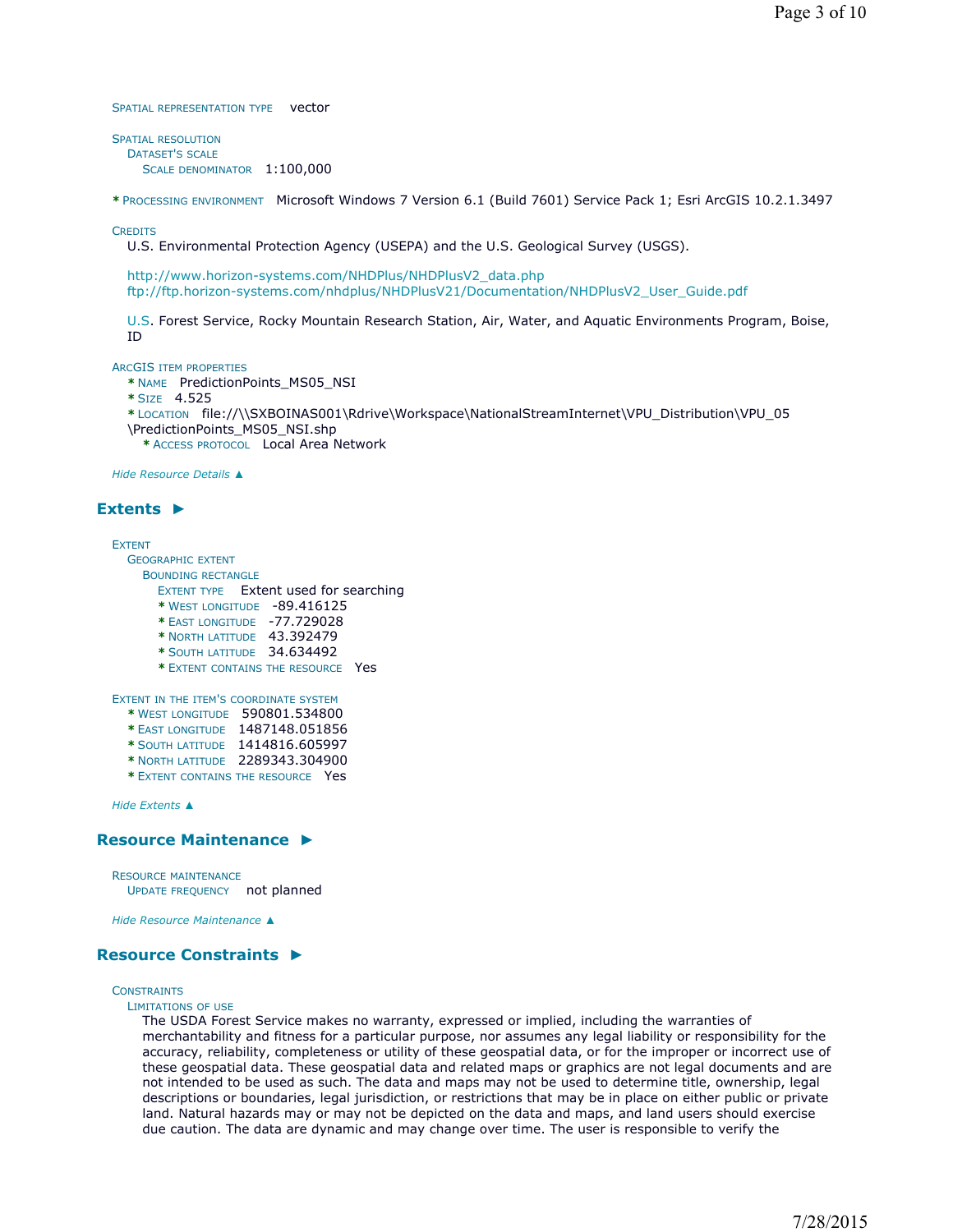limitations of the geospatial data and to use the data accordingly.

*Hide Resource Constraints ▲*

# **Spatial Reference ►**

# ARCGIS COORDINATE SYSTEM

- **\*** TYPE Projected
- **\*** GEOGRAPHIC COORDINATE REFERENCE GCS\_North\_American\_1983
- **\*** PROJECTION NAD\_1983\_Albers
- **\*** COORDINATE REFERENCE DETAILS PROJECTED COORDINATE SYSTEM
- X ORIGIN -16901100
- Y ORIGIN -6972200 XY SCALE 266467840.99085236
- Z ORIGIN -100000 Z SCALE 10000
- M ORIGIN -100000
- M SCALE 10000
- XY TOLERANCE 0.001
- Z TOLERANCE 0.001
- M TOLERANCE 0.001
- HIGH PRECISION true
	- WELL-KNOWN TEXT PROJCS["NAD\_1983\_Albers", GEOGCS["GCS\_North\_American\_1983", DATUM ["D\_North\_American\_1983",SPHEROID["GRS\_1980",6378137.0,298.257222101]],PRIMEM ["Greenwich",0.0],UNIT["Degree",0.0174532925199433]],PROJECTION["Albers"],PARAMETER ["False\_Easting",0.0],PARAMETER["False\_Northing",0.0],PARAMETER["Central\_Meridian",-96.0],PARAMETER ["Standard\_Parallel\_1",29.5],PARAMETER["Standard\_Parallel\_2",45.5],PARAMETER ["Latitude\_Of\_Origin",23.0],UNIT["Meter",1.0]]

REFERENCE SYSTEM IDENTIFIER

**\*** VALUE 0

*Hide Spatial Reference ▲*

# **Spatial Data Properties ►**

VECTOR ► **\*** LEVEL OF TOPOLOGY FOR THIS DATASET geometry only

GEOMETRIC OBJECTS

- FEATURE CLASS NAME PredictionPoints MS05 NSI
- **\*** OBJECT TYPE point
- **\*** OBJECT COUNT 169463

ARCGIS FEATURE CLASS PROPERTIES ►

FEATURE CLASS NAME PredictionPoints\_MS05\_NSI

- **\*** FEATURE TYPE Simple
- **\*** GEOMETRY TYPE Point
- **\*** HAS TOPOLOGY FALSE
- **\*** FEATURE COUNT 169463
- **\*** SPATIAL INDEX TRUE
- **\*** LINEAR REFERENCING FALSE

# **Distribution ►**

DISTRIBUTION FORMAT

**\*** NAME Shapefile

TRANSFER OPTIONS **\*** TRANSFER SIZE 4.525

# **Fields ►**

DETAILS FOR OBJECT PredictionPoints\_MS05\_NSI ► **\*** TYPE Feature Class **\*** ROW COUNT 169463 **DEFINITION** NHD Flowline for the entire NHD Version 2 Plus 11 RPU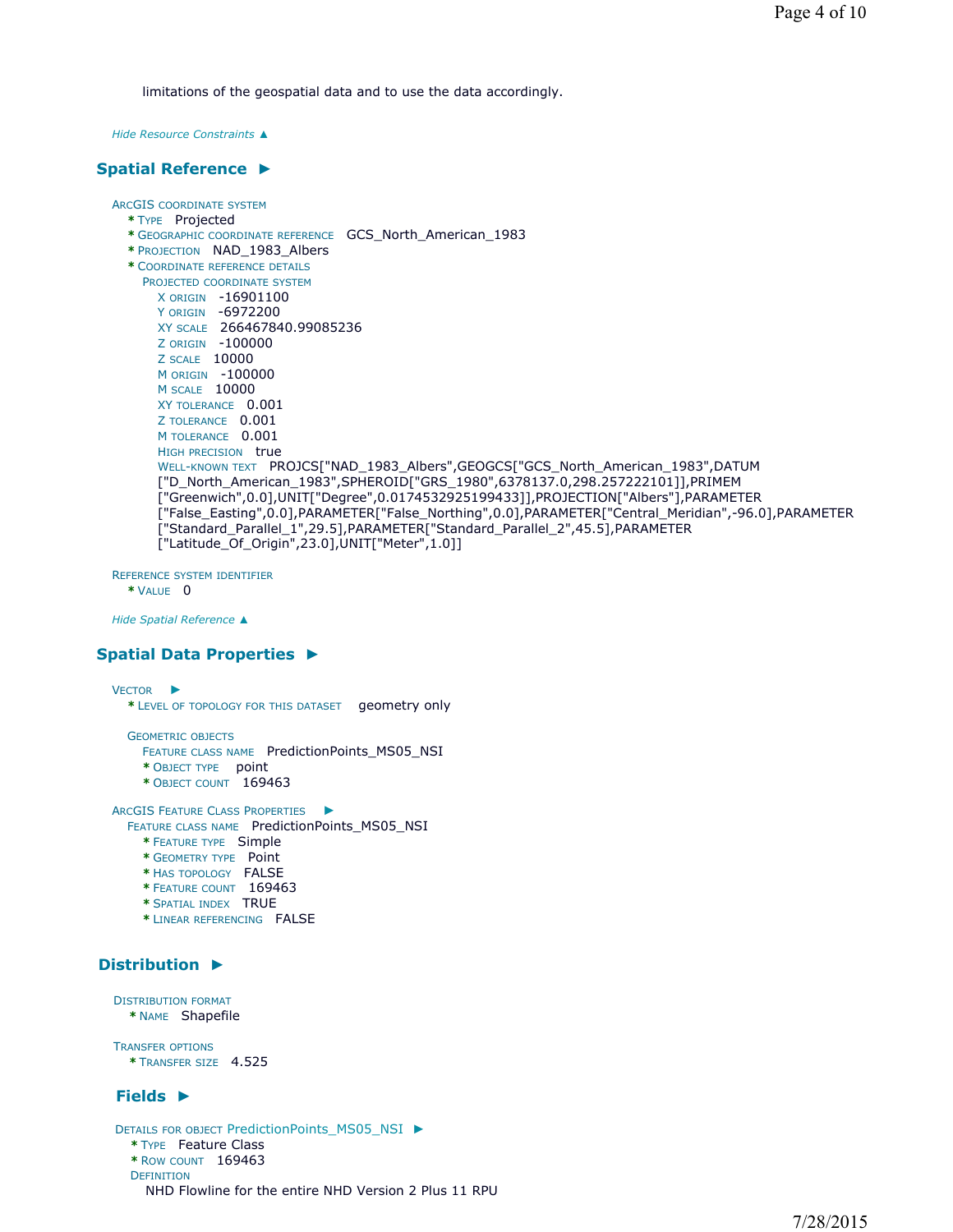DEFINITION SOURCE USDA Forest Service RMRS Boise Aquatic Sciences Lab

FIELD FID ► **\*** ALIAS FID **\*** DATA TYPE OID **\*** WIDTH 4 **\*** PRECISION 0 **\*** SCALE 0 FIELD DESCRIPTION DESCRIPTION SOURCE DESCRIPTION OF VALUES *Hide Field FID ▲* FIELD Shape ▶ **\*** ALIAS Shape **\*** DATA TYPE Geometry **\*** WIDTH 0 **\*** PRECISION 0 **\*** SCALE 0 FIELD DESCRIPTION DESCRIPTION SOURCE DESCRIPTION OF VALUES *Hide Field Shape ▲* FIELD COMID ► **\*** ALIAS COMID **\*** DATA TYPE Integer **\*** WIDTH 9 **\*** PRECISION 9 **\*** SCALE 0 FIELD DESCRIPTION DESCRIPTION SOURCE *Hide Field COMID ▲* FIELD FDATE ► **\*** ALIAS FDATE **\*** DATA TYPE Date **\*** WIDTH 8 **\*** PRECISION 0 **\*** SCALE 0 FIELD DESCRIPTION Internal feature number. Esri Sequential unique whole numbers that are automatically generated. Feature geometry. Esri Coordinates defining the features. Native NHDPlus attribute. A unique ID for each NHD event assigned during the central NHD update process. U.S. Environmental Protection Agency (USEPA) and the U.S. Geological Survey (USGS).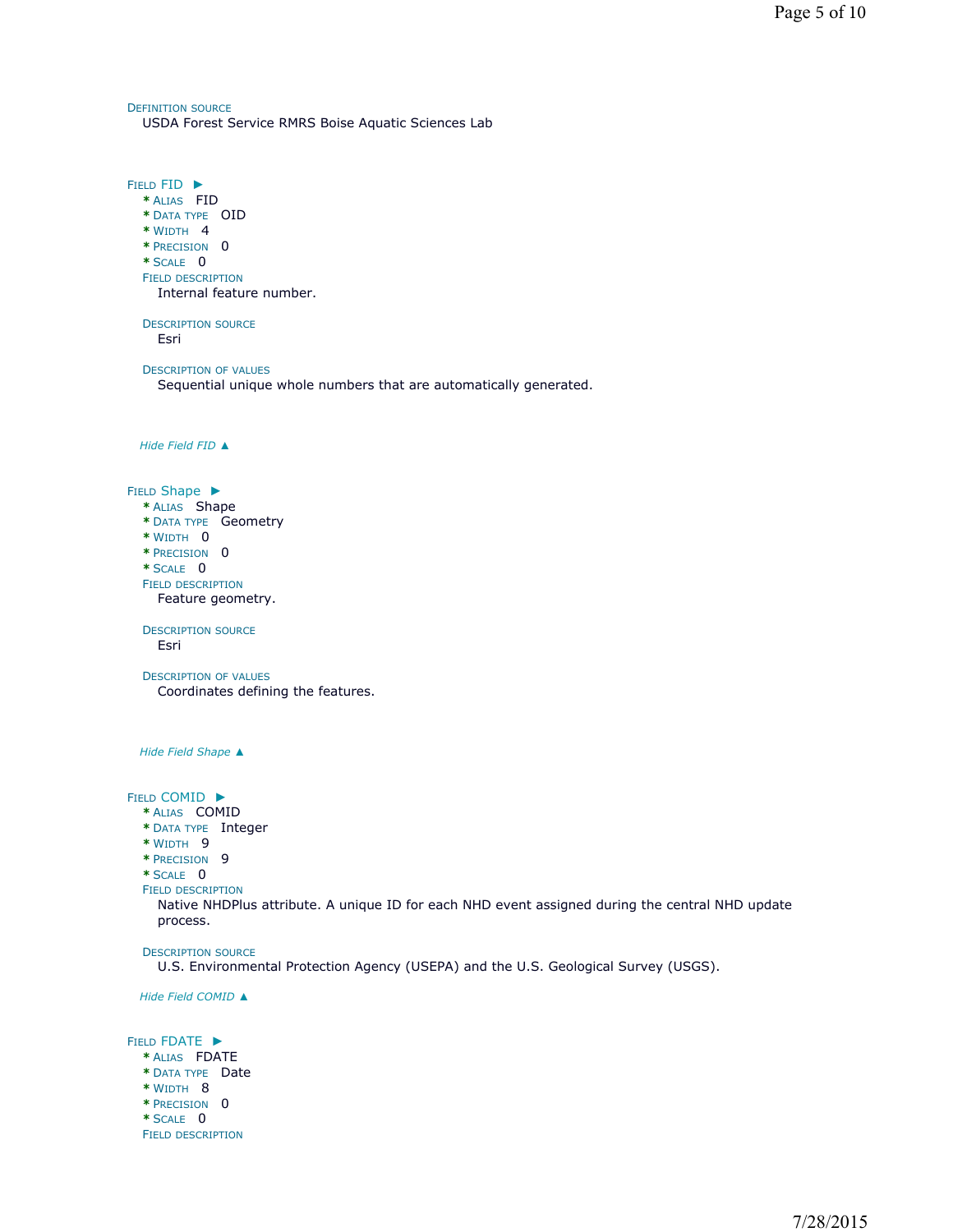NHDPlus attribute. Feature currency date. The date that the stream line location feature was updated in the NHDPlus database.

DESCRIPTION SOURCE

U.S. Environmental Protection Agency (USEPA) and the U.S. Geological Survey (USGS).

*Hide Field FDATE ▲*

### FIELD RESOLUTION ►

**\*** ALIAS RESOLUTION **\*** DATA TYPE String **\*** WIDTH 7 **\*** PRECISION 0 **\*** SCALE 0

FIELD DESCRIPTION

NHDPlus attribute. NHD database resolution (i.e. "high", "medium" or "local")

DESCRIPTION SOURCE

U.S. Environmental Protection Agency (USEPA) and the U.S. Geological Survey (USGS).

*Hide Field RESOLUTION ▲*

### FIELD GNIS\_ID ▶

- **\*** ALIAS GNIS\_ID
- **\*** DATA TYPE String
- **\*** WIDTH 10
- **\*** PRECISION 0
- **\*** SCALE 0
- FIELD DESCRIPTION

NHDPlus attribute. Geographic Names Information System ID for the value in GNIS\_Name

**DESCRIPTION SOURCE** 

U.S. Environmental Protection Agency (USEPA) and the U.S. Geological Survey (USGS).

*Hide Field GNIS\_ID ▲*

### FIELD GNIS\_NAME ▶

- **\*** ALIAS GNIS\_NAME
- **\*** DATA TYPE String
- **\*** WIDTH 65
- **\*** PRECISION 0
- **\*** SCALE 0
- FIELD DESCRIPTION

NHDPlus attribute. Feature Name from the Geographic Names Information System

**DESCRIPTION SOURCE** 

U.S. Environmental Protection Agency (USEPA) and the U.S. Geological Survey (USGS).

*Hide Field GNIS\_NAME ▲*

#### FIELD LENGTHKM ▶

- **\*** ALIAS LENGTHKM
- **\*** DATA TYPE Double
- **\*** WIDTH 19

**\*** PRECISION 0

- **\*** SCALE 0
- FIELD DESCRIPTION

NHDPlus attribute. Feature length in kilometers as measured in the NHDPlus database. This length reflects the feature length before the National Stream Internet reconditioning process was completed.

#### DESCRIPTION SOURCE

U.S. Environmental Protection Agency (USEPA) and the U.S. Geological Survey (USGS).

*Hide Field LENGTHKM ▲*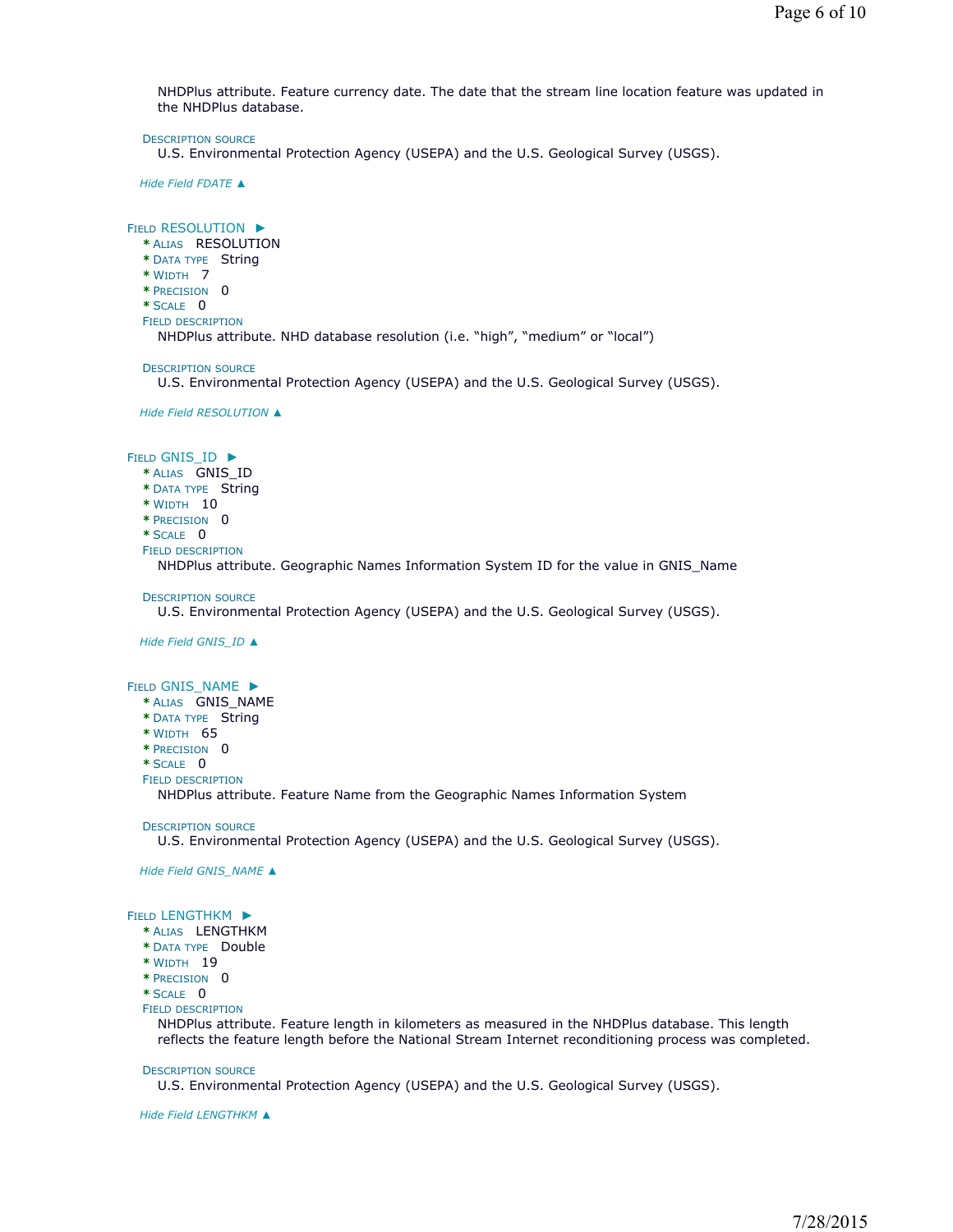### FIELD REACHCODE ►

- **\*** ALIAS REACHCODE
- **\*** DATA TYPE String
- **\*** WIDTH 14
- **\*** PRECISION 0
- **\*** SCALE 0 FIELD DESCRIPTION

NHDPlus attribute. Reach Code assigned to feature.

### DESCRIPTION SOURCE

U.S. Environmental Protection Agency (USEPA) and the U.S. Geological Survey (USGS).

*Hide Field REACHCODE ▲*

## FIELD FLOWDIR ►

- **\*** ALIAS FLOWDIR
- **\*** DATA TYPE String
- **\*** WIDTH 15
- **\*** PRECISION 0

### **\*** SCALE 0

FIELD DESCRIPTION

NHDPlus attribute. Flow direction is "With Digitized" or "Uninitialized" Only flowlines with FlowDir = "With Digitized" are used to define the surface water network for the National Stream Internet. All other flowlines are deleted.

#### DESCRIPTION SOURCE

U.S. Environmental Protection Agency (USEPA) and the U.S. Geological Survey (USGS).

*Hide Field FLOWDIR ▲*

### FIELD FTYPE ►

- **\*** ALIAS FTYPE
- **\*** DATA TYPE String
- **\*** WIDTH 24
- **\*** PRECISION 0
- **\*** SCALE 0
- FIELD DESCRIPTION

NHDPlus attribute. NHD Feature Type.

## DESCRIPTION SOURCE

U.S. Environmental Protection Agency (USEPA) and the U.S. Geological Survey (USGS).

*Hide Field FTYPE ▲*

FIELD FCODE ►

- **\*** ALIAS FCODE
- **\*** DATA TYPE Integer
- **\*** WIDTH 9
- **\*** PRECISION 9
- **\*** SCALE 0
- FIELD DESCRIPTION

NHDPlus attribute. Numeric codes for various feature attributes in the NHDFCode lookup table

### DESCRIPTION SOURCE

U.S. Environmental Protection Agency (USEPA) and the U.S. Geological Survey (USGS).

*Hide Field FCODE ▲*

### FIELD AreaSqKM ►

- **\*** ALIAS AreaSqKM
- **\*** DATA TYPE Double
- **\*** WIDTH 19
- **\*** PRECISION 0
- **\*** SCALE 0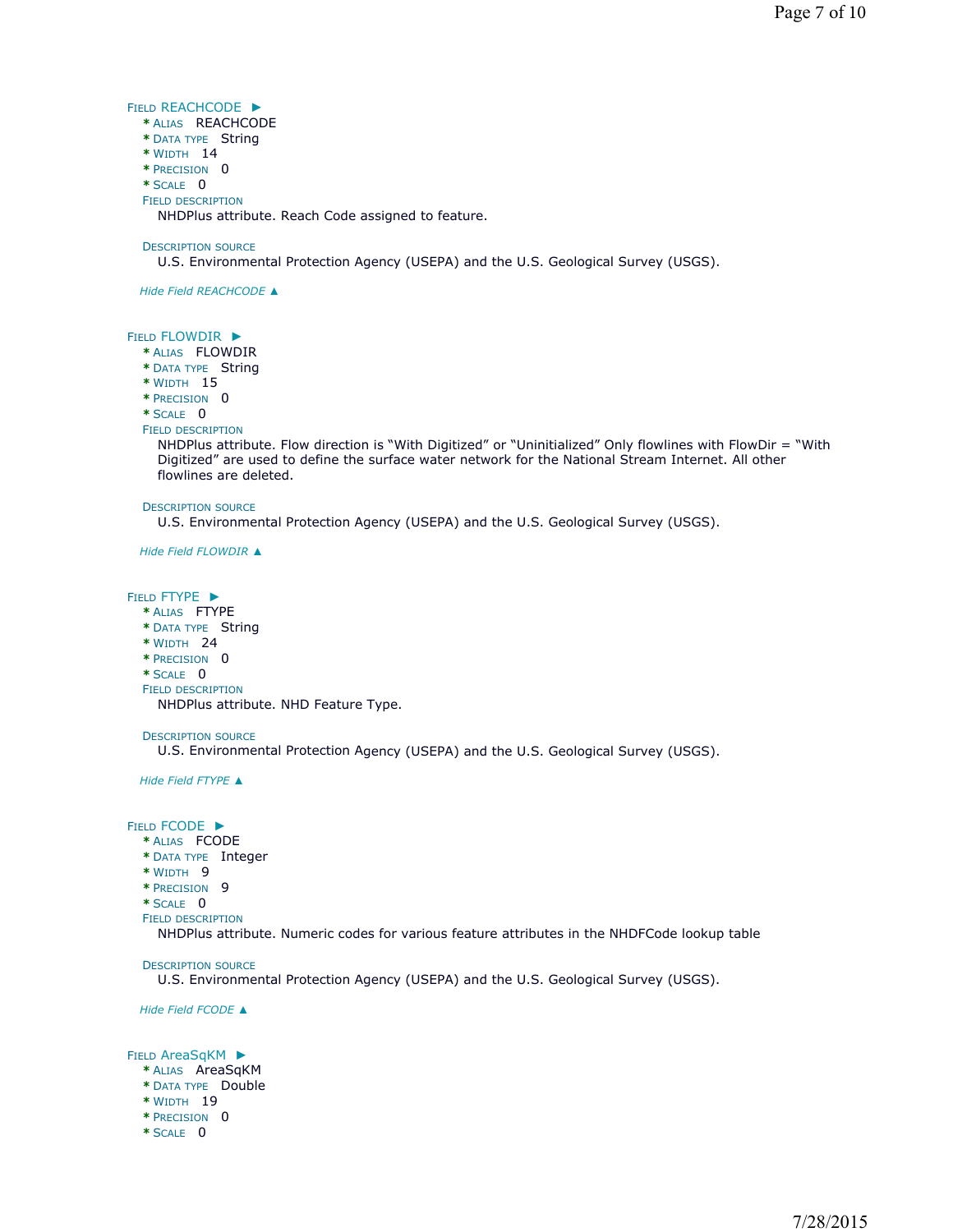#### FIELD DESCRIPTION

NHDPlus attribute. Reach catchment area in square kilometers as computed in the NHDPlus database, Exception: where DUP\_COMID = 1, AreaSqKM was calculated to 0 for the National Stream Internet dataset.

#### DESCRIPTION SOURCE

U.S. Environmental Protection Agency (USEPA) and the U.S. Geological Survey (USGS).

#### ACCURACY INFORMATION

ACCURACY A value of 0 (zero) is given to segments that were creating while splitting the original NHD Plus version 2 and creating a new duplicate segment.

*Hide Field AreaSqKM ▲*

#### FIELD TotDASqKM ▶

- **\*** ALIAS TotDASqKM
- **\*** DATA TYPE Double
- **\*** WIDTH 19
- **\*** PRECISION 0
- **\*** SCALE 0

#### FIELD DESCRIPTION

NHDPlus attribute. Total Upstream Cumulative Drainage Area, in square kilometers, at the downstream end of the NHDFlowline feature.

#### DESCRIPTION SOURCE

U.S. Environmental Protection Agency (USEPA) and the U.S. Geological Survey (USGS).

*Hide Field TotDASqKM ▲*

#### FIELD DUP\_COMID ▶

- **\*** ALIAS DUP\_COMID
- **\*** DATA TYPE Integer
- **\*** WIDTH 9
- **\*** PRECISION 9
- **\*** SCALE 0
- FIELD DESCRIPTION

National Stream Internet attribute. Indicates a duplicate COMID created by splitting the original segment to correct the complex confluence issue. DUP  $COMID = 1$  for the short segment that was created by splitting. All other segments have DUP\_COMID = 0.

### DESCRIPTION SOURCE

USDA Forest Service RMRS Boise Aquatic Sciences Lab

#### ACCURACY INFORMATION

ACCURACY A value of "1" indicates that the original NHDPlus version 2 segment was split, *Hide Field DUP\_COMID ▲*

#### FIELD DUP\_ArSqKM ▶

- **\*** ALIAS DUP\_ArSqKM
- **\*** DATA TYPE Double
- **\*** WIDTH 17
- **\*** PRECISION 16
- **\*** SCALE 4
- FIELD DESCRIPTION

National Stream Internet attribute. This value is the ArSqKM value for the original stream segment before it was split to modify complex confluences.

#### DESCRIPTION SOURCE

USDA Forest Service RMRS Boise Aquatic Sciences Lab

#### *Hide Field DUP\_ArSqKM ▲*

FIELD DUP\_Length ▶ **\*** ALIAS DUP\_Length

**\*** DATA TYPE Double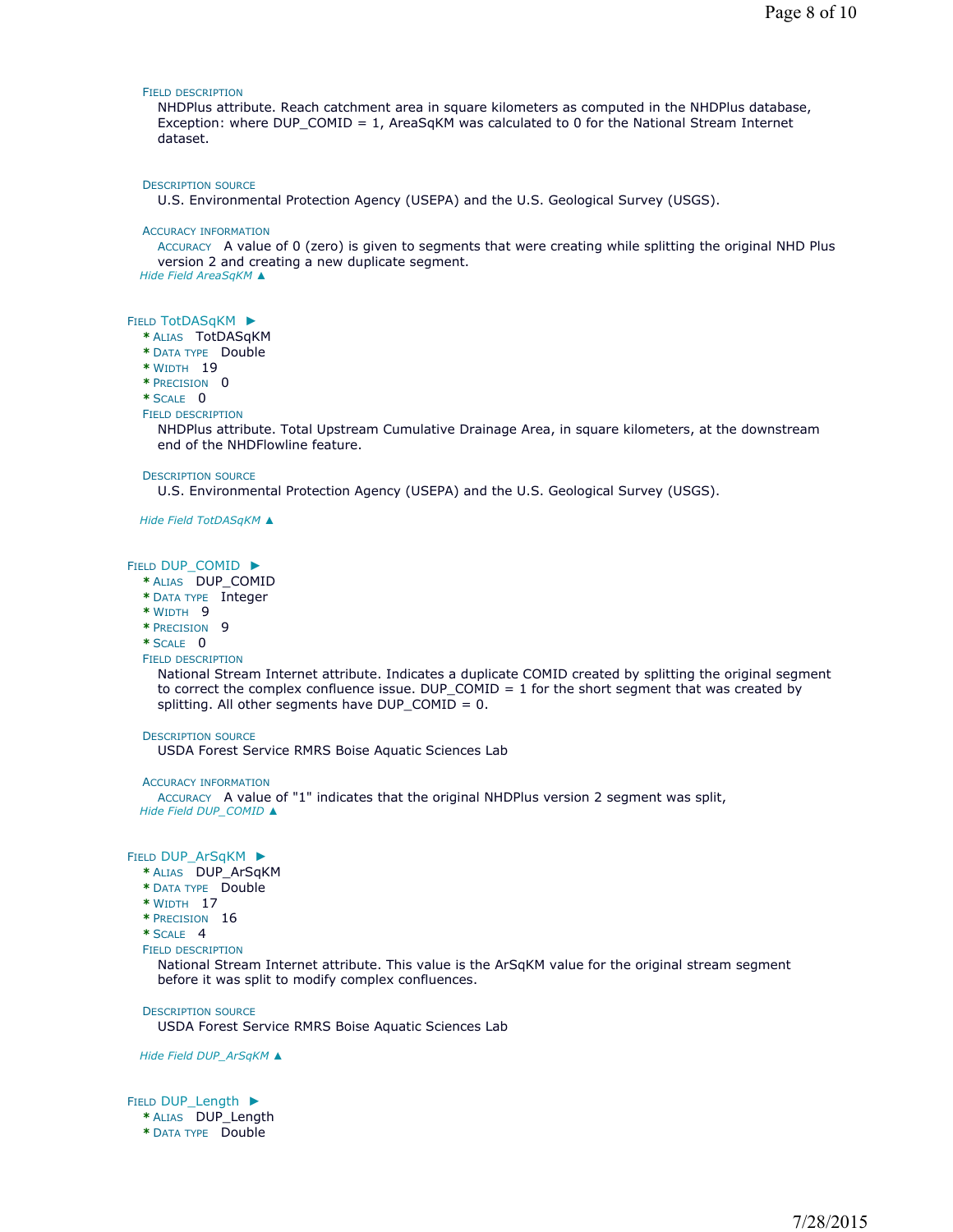- **\*** WIDTH 16
- **\*** PRECISION 15
- **\*** SCALE 3
- FIELD DESCRIPTION

National Stream Internet attribute. This value is the calculated length (in kilometers) of the new segment after the segment was split to modify complex confluences.

DESCRIPTION SOURCE

USDA Forest Service RMRS Boise Aquatic Sciences Lab

*Hide Field DUP\_Length ▲*

*Hide Details for object PredictionPoints\_MS05\_NSI ▲*

*Hide Fields ▲*

# **Metadata Details ►**

**\*** METADATA LANGUAGE English (UNITED STATES) METADATA CHARACTER SET utf8 - 8 bit UCS Transfer Format

SCOPE OF THE DATA DESCRIBED BY THE METADATA dataset SCOPE NAME **\*** dataset

**\*** LAST UPDATE 2015-07-28

ARCGIS METADATA PROPERTIES METADATA FORMAT ArcGIS 1.0 METADATA STYLE FGDC CSDGM Metadata STANDARD OR PROFILE USED TO EDIT METADATA FGDC

CREATED IN ARCGIS FOR THE ITEM 2014-12-16 13:46:18 LAST MODIFIED IN ARCGIS FOR THE ITEM 2015-07-28 15:37:30

AUTOMATIC UPDATES HAVE BEEN PERFORMED Yes LAST UPDATE 2015-07-28 15:37:30

ITEM LOCATION HISTORY ITEM COPIED OR MOVED 2014-12-16 13:46:18 FROM R:\Workspace\NationalStreamInternet\VPU\_Working\VPU\_05\05a\Flowline05a\_NSI TO \\SXBOINAS001\Rdrive\Workspace\NationalStreamInternet\VPU\_Distribution\VPU\_05 \05a\Flowline05a\_NSI

*Hide Metadata Details ▲*

# **Metadata Contacts ►**

```
METADATA CONTACT
  INDIVIDUAL'S NAME David Nagel 
  ORGANIZATION'S NAME U.S. Forest Service, Rocky Mountain Research Station, AWAE Program 
  CONTACT'S POSITION GIS Analyst 
  CONTACT'S ROLE publisher
    CONTACT INFORMATION
►
```
PHONE VOICE 208-373-4391

ADDRESS TYPE both DELIVERY POINT 322 East Front St; Suite 401 CITY Boise ADMINISTRATIVE AREA ID POSTAL CODE 83702